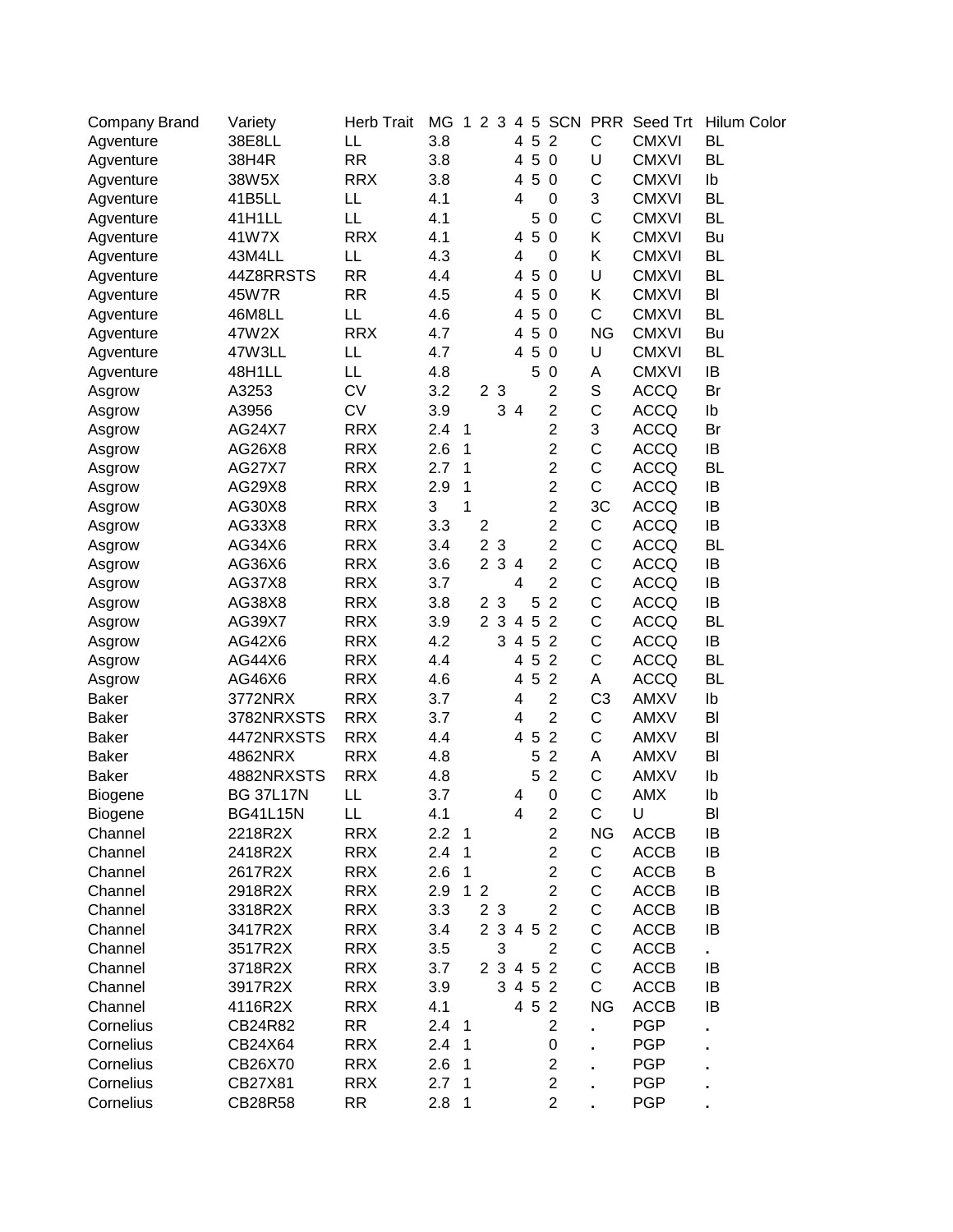| Cornelius            | CB28X73            | <b>RRX</b> | 2.8            | 1            |                |                |                |       | $\overline{2}$      |                  | <b>PGP</b>                   |           |
|----------------------|--------------------|------------|----------------|--------------|----------------|----------------|----------------|-------|---------------------|------------------|------------------------------|-----------|
| Cornelius            | CB29R69            | <b>RR</b>  | 2.9            | 1            |                |                |                |       | $\overline{c}$      |                  | <b>PGP</b>                   |           |
| Cornelius            | CB31X13            | <b>RRX</b> | 3.1            | 1            |                |                |                |       | $\overline{2}$      |                  | <b>PGP</b>                   | ٠         |
| Credenz              | CZ 2101 LL         | LL         | 2.1            | 1            |                |                |                |       | $\overline{c}$      | C                | <b>PVIEE</b>                 | BI        |
| Credenz              | CZ 2312 LL         | LL         | 2.3            | $\mathbf 1$  | 0              |                |                |       | $\overline{2}$      | Κ                | <b>PVIEE</b>                 | Br        |
| Credenz              | CZ 2510 LL         | LL         | 2.5            | $\mathbf 1$  | $\mathbf 0$    |                |                |       | $\overline{2}$      | Κ                | <b>PVIEE</b>                 | Br        |
| Credenz              | CZ 2601 LL         | LL         | 2.6            | $\mathbf 1$  | $\mathbf 0$    |                |                |       | $\overline{2}$      | $\mathsf{C}$     | <b>PVIEE</b>                 | BI        |
| Credenz              | CZ 2810 LL         | LL         | 2.8            | $\mathbf 1$  | $\overline{2}$ |                |                |       | $\overline{2}$      | Κ                | <b>PVIEE</b>                 | lb        |
| Credenz              | CZ 2915 LL         | LL         | 2.9            | $\mathbf 1$  | $\overline{2}$ |                |                |       | $\overline{2}$      | $\mathsf{C}$     | <b>PVIEE</b>                 | Ib        |
| Credenz              | CZ 3118 LL         | LL         | 3.1            | $\mathbf{1}$ | $\overline{2}$ |                |                |       | $\overline{c}$      | $\mathsf{C}$     | <b>PVIEE</b>                 | Bu        |
| Credenz              | CZ 3233 LL         | LL         | 3.2            | $\mathbf{1}$ |                | 2 <sub>3</sub> |                |       | $\overline{2}$      | Κ                | <b>PVIEE</b>                 | Ib        |
| Credenz              | CZ 3234 LL         | LL         | 3.2            | $\mathbf{1}$ |                | 2 <sub>3</sub> |                |       | $\overline{c}$      | $\mathsf{C}$     | <b>PVIEE</b>                 | BI        |
| Credenz              | CZ 3548 LL         | LL         | 3.5            |              | $\overline{2}$ | 3              |                |       | $\overline{c}$      | Κ                | <b>PVIEE</b>                 | BI        |
| Credenz              | CZ 3601 LL         | LL         | 3.6            | 0            |                | 2 3 4          |                |       | $\overline{2}$      | $\mathsf{C}$     | <b>PVIEE</b>                 | BI        |
| Credenz              | CZ 3738 LL         | LL         | 3.7            | 0            |                | 2 3 4          |                |       | $\overline{2}$      | $\mathsf{C}$     | <b>PVIEE</b>                 | Ib        |
| Credenz              | CZ 3841 LL         | LL         | 3.8            | 0            | $\mathbf 0$    | 3              | 4 5            |       | $\overline{2}$      | 3                | <b>PVIEE</b>                 | BI        |
| Credenz              | CZ 3945 LL         | LL         | 3.9            | 0            | $\pmb{0}$      | $\mathbf{3}$   | 4 5            |       | $\overline{2}$      | <b>NG</b>        | <b>PVIEE</b>                 | Bu        |
| Credenz              | CZ 4105 LL         | LL         | 4.1            | 0            | $\pmb{0}$      | 3              | 4 5            |       | $\overline{2}$      | C                | <b>PVIEE</b>                 | BI        |
| Credenz              | <b>CZ 4168 EXP</b> | <b>RR</b>  | 4.1            | 0            | $\pmb{0}$      | 3              | $\overline{4}$ | 5     | $\epsilon$          | ä,               | <b>PVIEE</b>                 | ×.        |
| Credenz              | <b>CZ 4222 LL</b>  | LL         | 4.2            |              | 0 <sub>0</sub> |                | 4              | 5     | $\overline{2}$      | A                | <b>PVIEE</b>                 | BI        |
| Credenz              | CZ 4308 LL         | LL         | 4.3            |              | 0 <sub>0</sub> |                | 4              |       | 5 2                 | Κ                | <b>PVIEE</b>                 | BI        |
| Credenz              | <b>CZ 4548 LL</b>  | LL         | 4.5            |              | 0 <sub>0</sub> |                | 4              |       | 5 2                 | Κ                | <b>PVIEE</b>                 | BI        |
| Credenz              | <b>CZ 4748 LL</b>  | LL         | 4.7            |              | 0 <sub>0</sub> |                | 4              | 5     | $\overline{2}$      | U                | <b>PVIEE</b>                 | BI        |
| Credenz              | CZ 4818 LL         | LL         | 4.8            |              | 0 <sub>0</sub> |                |                | 5     | $\overline{2}$      | U                | <b>PVIEE</b>                 | Br        |
| Credenz              | CZ 4820 LL         | LL         | 4.8            |              | 0 <sub>0</sub> |                |                | 5     | $\overline{2}$      | C                | <b>PVIEE</b>                 | BI        |
| Credenz              | CZ 4918 LL         | LL         | 4.9            |              |                |                |                | 5     | $\overline{2}$      | A                | <b>PVIEE</b>                 | BI        |
| Credenz              | CZ 4938 LL         | LL         | 4.9            |              |                |                |                | 5     | $\overline{2}$      | Κ                | <b>PVIEE</b>                 | Ib        |
| DairyLand            | DSR-3028/R2Y       | <b>RR</b>  | 3              | 1            |                |                |                |       | $\overline{2}$      | C                | <b>CMX</b>                   | <b>BL</b> |
| DairyLand            | DSR-3250/R2Y RR    |            | 3.2            | $\mathbf{1}$ | $\overline{2}$ |                |                |       | $\overline{c}$      | Κ                | <b>CMX</b>                   | IB        |
| DairyLand            | DSR-3555/R2Y       | <b>RR</b>  | 3.5            |              |                | 2 <sub>3</sub> |                |       | $\overline{2}$      | $\mathsf C$      | <b>CMX</b>                   | IB        |
| DairyLand            | DSR-4011/R2Y       | <b>RR</b>  | 4              |              |                |                | 3 4 5          |       | $\overline{2}$      | $\mathsf C$      | <b>CMX</b>                   | <b>BL</b> |
| DairyLand            | DSR-4225/R2Y       | <b>RR</b>  | 4.2            |              |                |                |                | 4 5   | $\overline{2}$      | $\mathsf{C}$     | <b>CMX</b>                   | <b>BL</b> |
| <b>DeReadt</b>       | 2088NR2Y           | <b>RR</b>  | $\overline{2}$ | 1            |                |                |                |       |                     | C                | <b>CMXV</b>                  | Br        |
| <b>DeReadt</b>       | 2523GT             | <b>RR</b>  | 2.5            | 1            |                |                |                |       | $\blacksquare$      | S                | <b>CMXV</b>                  | Br        |
| DeReadt              | 2630XNR2Y          | <b>RRX</b> | 2.6            | 1            |                |                |                |       | ٠                   | C <sub>3</sub>   | <b>CMXV</b>                  | lb        |
| <b>DeReadt</b>       | 2600 BGT           | <b>RR</b>  | 2.6            | 1            |                |                |                |       | ٠                   | Κ                | <b>CMXV</b>                  | BI        |
|                      | S26RY37            | RR         |                | 1            |                |                |                |       | $\blacksquare$      |                  |                              |           |
| Dyna Gro             | S28XT58            | <b>RRX</b> | 2.6<br>2.8     | 1            | $\overline{2}$ |                |                |       | 2<br>$\overline{c}$ | NG.<br>C         | EVIPC<br><b>EVIPC</b>        | BI<br>lb  |
| Dyna Gro             | S30XT68            | <b>RRX</b> | 3              | 1            | $\overline{2}$ |                |                |       | $\overline{2}$      | C                | <b>EVIPC</b>                 | Bu        |
| Dyna Gro<br>Dyna Gro | S31XT48            | <b>RRX</b> | 3.1            | $\mathbf 1$  |                | 2 <sub>3</sub> |                |       | $\overline{2}$      | C                | <b>EVIPC</b>                 | Ib        |
|                      | S33RY76            | <b>RR</b>  | 3.3            |              | $\mathbf 2$    |                |                |       | $\overline{2}$      | C                | <b>EVIPC</b>                 | Ib        |
| Dyna Gro             | S33XT07            | <b>RRX</b> | 3.3            |              |                | 2 <sub>3</sub> |                |       | $\overline{2}$      | C                | <b>EVIPC</b>                 | Ib        |
| Dyna Gro             | S34XT78            | <b>RRX</b> | 3.4            |              |                | 2 <sub>3</sub> |                |       | $\overline{c}$      | C                | <b>EVIPC</b>                 | Ib        |
| Dyna Gro             |                    | <b>RRX</b> |                |              |                |                |                |       | $\overline{c}$      | C                | <b>EVIPC</b>                 |           |
| Dyna Gro             | S35XT97            |            | 3.5            |              |                | 3              |                |       | $\overline{c}$      |                  |                              | Ib        |
| Dyna Gro             | S37XT28            | <b>RRX</b> | 3.7            |              |                |                | 3 4            |       | $\overline{2}$      | C<br>$\mathsf C$ | <b>EVIPC</b><br><b>EVIPC</b> | Ib        |
| Dyna Gro             | S3805N             | <b>CV</b>  | 3.8            |              |                |                | 4              |       |                     | $\mathsf{C}$     |                              | Br        |
| Dyna Gro             | S39XT08            | <b>RRX</b> | 3.9            |              |                | 3              |                | 4 5 2 |                     |                  | <b>EVIPC</b>                 | lb        |
| Dyna Gro             | S39XT68            | <b>RRX</b> | 3.9            |              |                |                |                | 4 5 2 |                     | <b>NG</b>        | <b>EVIPC</b>                 | Ib        |
| Dyna Gro             | S41XS98            | <b>RRX</b> | 4.1            |              |                |                | 4              | 5     | $\overline{2}$      | <b>NG</b>        | <b>EVIPC</b>                 | Ib        |
| Dyna Gro             | S43XS27            | <b>RRX</b> | 4.3            |              |                |                | 4              | 5     | $\overline{2}$      | C                | <b>EVIPC</b>                 | BI        |
| Dyna Gro             | S46XS87            | <b>RRX</b> | 4.6            |              |                |                |                | 5     | $\overline{2}$      | C                | <b>EVIPC</b>                 | Ib        |
| Dyna Gro             | SX17829XT          | <b>RRX</b> | 2.9            |              | 1 <sub>2</sub> |                |                |       | $\overline{2}$      | C                | <b>EVIPC</b>                 | Ib        |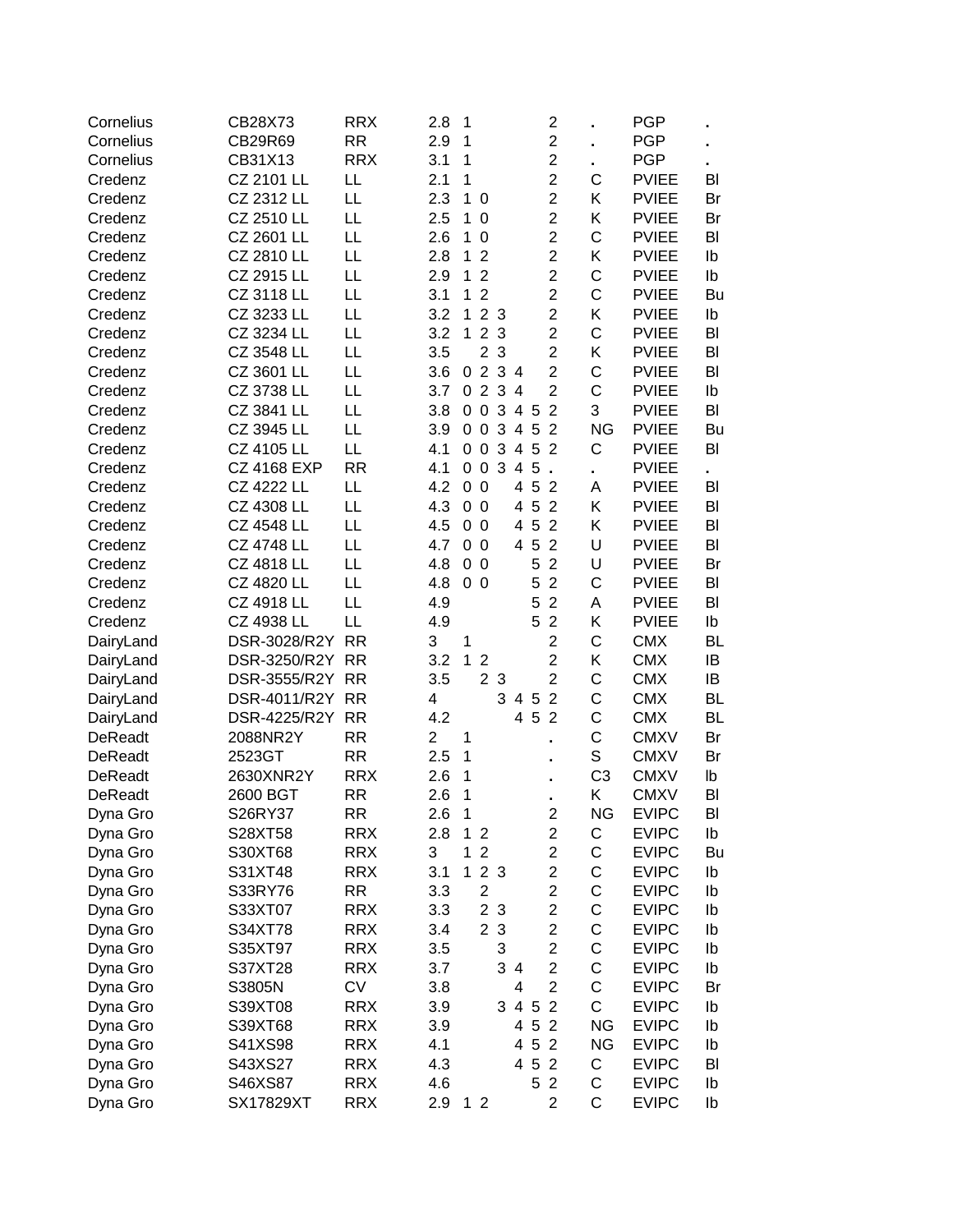| Dyna-Gro                 | S36LL77         | LL         | 3.6 |   |   |                | 3                   |     |                | $\overline{2}$ | C              | CC          | BI |
|--------------------------|-----------------|------------|-----|---|---|----------------|---------------------|-----|----------------|----------------|----------------|-------------|----|
| Dyna-Gro                 | S45LL97         | LL         | 4.5 |   |   |                |                     |     | 5              | $\overline{2}$ | Κ              | CC          | Bu |
| <b>Great Lakes</b>       | GL2673NRX       | <b>RRX</b> | 2.9 | 1 |   |                |                     |     |                | $\overline{c}$ | C              | AST+        | Ib |
| <b>Great Lakes</b>       | GL2870NRX       | <b>RRX</b> | 2.8 |   | 1 | $\overline{2}$ |                     |     |                | $\overline{2}$ | C              | AST+        | Ib |
| <b>Great Lakes</b>       | GL3267NRX       | <b>RRX</b> | 3.2 |   | 1 | $\overline{2}$ |                     |     |                | $\overline{2}$ | C              | AST+        | Ib |
| <b>Great Lakes</b>       | GL3571NRX       | <b>RRX</b> | 3.5 |   |   | $\overline{2}$ | 3                   |     |                | $\overline{2}$ | C              | AST+        | Ib |
| <b>Great Lakes</b>       | GL3777NRX       | <b>RRX</b> | 3.7 |   |   | $\overline{2}$ | 3                   |     |                | $\overline{c}$ | C              | AST+        | BI |
| <b>Great Lakes</b>       | GL3979NRX       | <b>RRX</b> | 3.9 |   |   |                | 3                   |     |                | $\overline{2}$ | <b>NG</b>      | AST+        | Ib |
| <b>Green Valley Seed</b> | <b>GV 34X7</b>  | <b>RRX</b> | 3.4 |   |   |                | 3                   |     |                | $\overline{2}$ | S              | <b>CMXI</b> | IB |
| <b>Green Valley Seed</b> | <b>GV 36X7</b>  | <b>RRX</b> | 3.6 |   |   |                | 3                   |     |                | $\overline{2}$ | $\mathbf S$    | <b>CMXI</b> | IB |
| <b>Green Valley Seed</b> | <b>GV 37X6</b>  | <b>RRX</b> | 3.7 |   |   |                | 3                   |     |                | $\overline{2}$ | S              | <b>CMXI</b> | IB |
| <b>Green Valley Seed</b> | <b>GV 38X8</b>  | <b>RRX</b> | 3.8 |   |   |                | 3                   |     |                | $\overline{2}$ | S              | <b>CMXI</b> | IB |
| <b>Green Valley Seed</b> | <b>GV 39X7</b>  | <b>RRX</b> | 3.9 |   |   |                | 3                   |     |                | $\overline{c}$ | $\blacksquare$ | <b>CMXI</b> |    |
| Hisoy                    | <b>HS 21X70</b> | <b>RRX</b> | 2.1 | 1 |   |                |                     |     |                | $\overline{2}$ | 3              | <b>ACCI</b> | Br |
| Hisoy                    | <b>HS 22X70</b> | <b>RRX</b> | 2.2 | 1 |   |                |                     |     |                | $\overline{2}$ | Κ              | <b>ACCI</b> | BI |
| Hisoy                    | <b>HS 23L50</b> | LL         | 2.3 | 1 |   |                |                     |     |                | $\overline{2}$ | Κ              | <b>ACCI</b> | Br |
| Hisoy                    | <b>HS 23X70</b> | <b>RRX</b> | 2.3 | 1 |   |                |                     |     |                | 1              | $\mathsf{C}$   | <b>ACCI</b> | Ib |
| Hisoy                    | <b>HS 24X70</b> | <b>RRX</b> | 2.4 | 1 |   |                |                     |     |                | $\overline{2}$ | <b>NG</b>      | <b>ACCI</b> | BI |
| Hisoy                    | <b>HS 25X70</b> | <b>RRX</b> | 2.5 |   | 1 | 2              |                     |     |                | $\overline{2}$ | C              | <b>ACCI</b> | Ib |
| Hisoy                    | <b>HS 26L60</b> | LL         | 2.6 |   | 1 | $\overline{2}$ |                     |     |                | $\overline{2}$ | C              | <b>ACCI</b> | BI |
| Hisoy                    | <b>HS 27X60</b> | <b>RRX</b> | 2.7 |   | 1 | $\overline{2}$ |                     |     |                | $\overline{2}$ | C              | <b>ACCI</b> | Ib |
| Hisoy                    | <b>HS 28C70</b> | <b>CV</b>  | 2.8 |   |   | $\overline{2}$ | 3                   |     |                | $\overline{2}$ | <b>NG</b>      | <b>ACCI</b> | BI |
| Hisoy                    | <b>HS 28L70</b> | LL         | 2.8 |   | 1 | $\overline{2}$ |                     |     |                | $\overline{2}$ | C              | <b>ACCI</b> | Ib |
| Hisoy                    | <b>HS 28X70</b> | <b>RRX</b> | 2.8 |   | 1 | $\overline{2}$ |                     |     |                | $\overline{c}$ | C              | <b>ACCI</b> | Ib |
| Hisoy                    | <b>HS 29X70</b> | <b>RRX</b> | 2.9 |   | 1 | $\overline{2}$ |                     |     |                | $\overline{2}$ | C              | <b>ACCI</b> | Ib |
| Hisoy                    | <b>HS 30X70</b> | <b>RRX</b> | 3   |   | 1 | $\overline{2}$ |                     |     |                | $\overline{2}$ | C              | <b>ACCI</b> | Ib |
| Hisoy                    | <b>HS 31X60</b> | <b>RRX</b> | 3.1 |   |   | $\overline{2}$ |                     |     |                | $\overline{2}$ | C              | <b>ACCI</b> | Ib |
| Hisoy                    | <b>HS 32L60</b> | LL         | 3.2 |   |   | $\overline{2}$ |                     |     |                | $\overline{2}$ | C              | <b>ACCI</b> | Bu |
| Hisoy                    | <b>HS 32X70</b> | <b>RRX</b> | 3.2 |   |   | 2 <sub>3</sub> |                     |     |                | $\overline{2}$ | C              | <b>ACCI</b> | Ib |
| Hisoy                    | <b>HS 33X70</b> | <b>RRX</b> | 3.3 |   |   | $\overline{2}$ | $\mathbf{3}$        |     |                | $\overline{2}$ | C              | <b>ACCI</b> | Ib |
| Hisoy                    | <b>HS 34C62</b> | <b>CV</b>  | 3.4 |   |   | $\overline{2}$ | $\mathbf{3}$        |     |                | $\overline{2}$ | $\mathbf S$    | <b>ACCI</b> | BI |
| Hisoy                    | <b>HS 34X60</b> | <b>RRX</b> | 3.4 |   |   | 2 <sub>3</sub> |                     |     |                | $\overline{2}$ | C              | <b>ACCI</b> | Ib |
| Hisoy                    | <b>HS 35L42</b> | LL         | 3.5 |   |   | $\overline{2}$ | $\mathbf{3}$        |     |                | $\overline{2}$ | Κ              | <b>ACCI</b> | BI |
| Hisoy                    | <b>HS 35X70</b> | <b>RRX</b> | 3.5 |   |   | 2 <sub>3</sub> |                     |     |                | $\overline{2}$ | $\mathsf{C}$   | <b>ACCI</b> | Ib |
| Hisoy                    | <b>HS 37X70</b> | <b>RRX</b> | 3.7 |   |   |                | 3<br>$\overline{4}$ |     |                | $\overline{2}$ | $\mathsf C$    | <b>ACCI</b> | Ib |
| Hisoy                    | <b>HS 38L32</b> | LL         | 3.8 |   |   |                | 3                   |     |                | $\overline{2}$ | Α              | <b>ACCI</b> | BI |
| Hisoy                    | <b>HS 38X70</b> | <b>RRX</b> | 3.8 |   |   |                | 3 4                 |     |                | $\overline{2}$ | $\mathsf{C}$   | <b>ACCI</b> | BI |
| Hisoy                    | <b>HS 39C42</b> | CV         | 3.9 |   |   | 2 3            |                     | 4 5 |                | $\overline{2}$ | C              | <b>ACCI</b> | Br |
| Hisoy                    | <b>HS 39X70</b> | <b>RRX</b> | 3.9 |   |   |                | 3<br>$\overline{4}$ |     |                | $\overline{2}$ | <b>NG</b>      | <b>ACCI</b> | Ib |
| Hisoy                    | <b>HS 41L42</b> | LL         | 4.1 |   |   |                | 3<br>$\overline{4}$ |     |                | $\overline{2}$ | C              | <b>ACCI</b> | BI |
| Hisoy                    | <b>HS 41X70</b> | <b>RRX</b> | 4.1 |   |   |                | 3                   |     | 4 5 2          |                | <b>NG</b>      | <b>ACCI</b> | Ib |
| Hisoy                    | <b>HS 42L70</b> | LL         | 4.2 |   |   |                | 3                   | 4   |                | $\overline{2}$ | Κ              | <b>ACCI</b> | BI |
| Hisoy                    | <b>HS 42X50</b> | <b>RRX</b> | 4.2 |   |   |                | 3                   |     | 4 5 2          |                | <b>NG</b>      | <b>ACCI</b> | Ib |
| Hisoy                    | <b>HS 43C60</b> | <b>CV</b>  | 4.3 |   |   |                | 3                   |     | 4 5 2          |                | A              | <b>ACCI</b> | BI |
| Hisoy                    | <b>HS 43X60</b> | <b>RRX</b> | 4.3 |   |   |                | 3                   |     | 4 5 2          |                | $\mathsf{C}$   | <b>ACCI</b> | BI |
| Hisoy                    | <b>HS 44L60</b> | LL         | 4.4 |   |   |                | 3                   |     | 4 5 2          |                | <b>NG</b>      | <b>ACCI</b> | BI |
| Hisoy                    | <b>HS 44X60</b> | <b>RRX</b> | 4.4 |   |   |                |                     |     | 4 5 2          |                | $\mathsf C$    | <b>ACCI</b> | BI |
| Hisoy                    | <b>HS 46X60</b> | <b>RRX</b> | 4.6 |   |   |                |                     |     | 5 <sub>2</sub> |                | $\mathsf C$    | <b>ACCI</b> | Ib |
| Hisoy                    | <b>HS 47L50</b> | LL         | 4.7 |   |   |                |                     |     | 4 5 2          |                | C              | <b>ACCI</b> | BI |
| Hisoy                    | <b>HS 48X70</b> | <b>RRX</b> | 4.8 |   |   |                |                     |     | 52             |                | C              | <b>ACCI</b> | Ib |
| Hisoy                    | <b>HS 49L50</b> | LL         | 4.9 |   |   |                |                     |     | 5              | $\overline{2}$ | C              | <b>ACCI</b> | Ib |
| Hisoy                    | <b>HS 49X60</b> | <b>RRX</b> | 4.9 |   |   |                |                     |     | 5 <sub>2</sub> |                | C              | <b>ACCI</b> | BI |
|                          |                 |            |     |   |   |                |                     |     |                |                |                |             |    |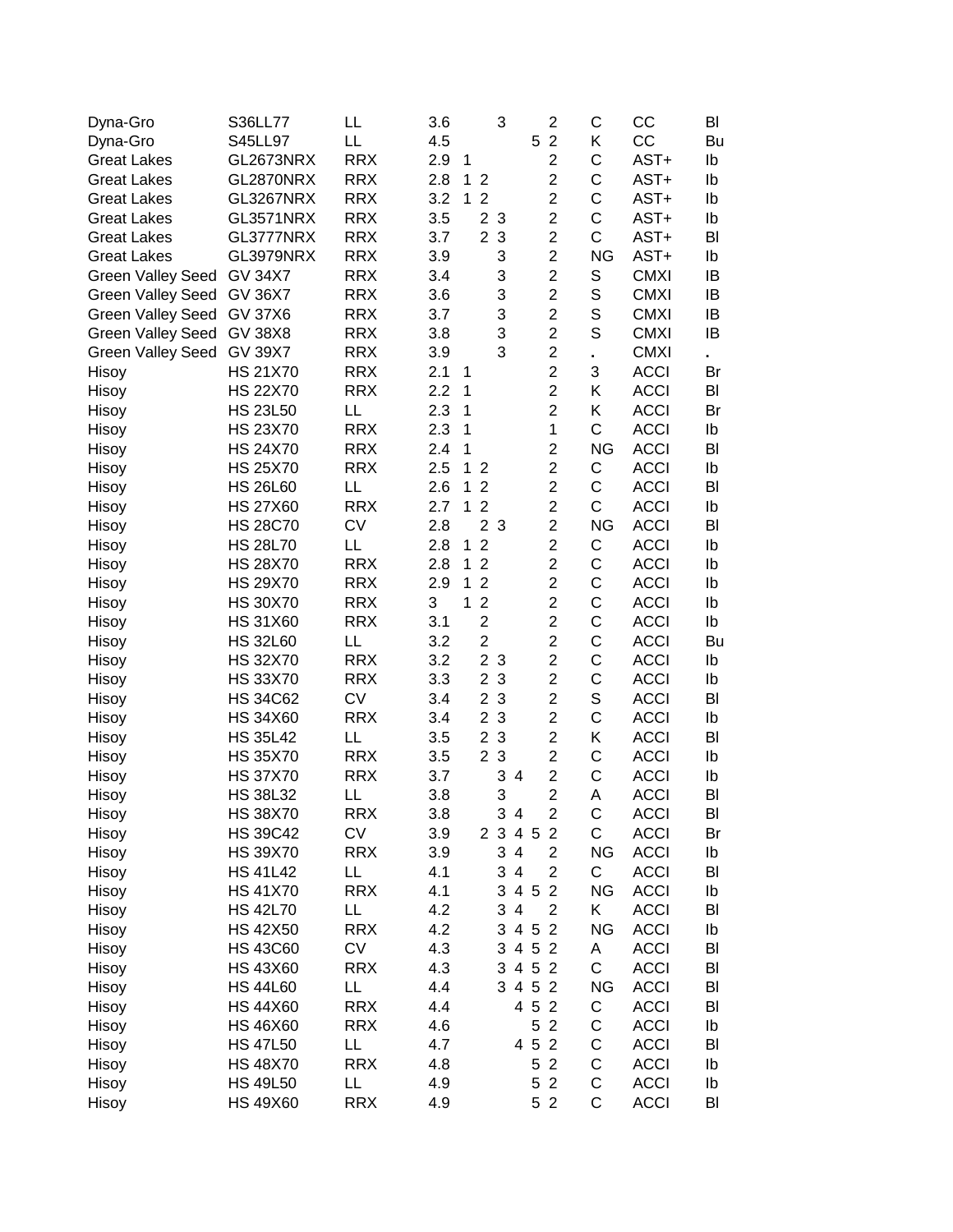| Hoblit   | 298LL              | LL         | 2.9 | 1            | $\overline{2}$ |                |                |     | $\overline{\mathbf{c}}$ | С                   | <b>PRSLD®</b> | BI        |
|----------|--------------------|------------|-----|--------------|----------------|----------------|----------------|-----|-------------------------|---------------------|---------------|-----------|
| Hoblit   | 368LL              | LL         | 3.6 |              | $\overline{2}$ | $\mathbf{3}$   |                |     | $\overline{c}$          | C                   | <b>PRSLD®</b> | Ib        |
| Hoblit   | 384LL              | LL         | 3.8 |              |                |                | 3 4            |     | $\overline{2}$          | $\mathsf C$         | <b>PRSLD®</b> | BI        |
| Hoblit   | 418LL              | LL         | 4.1 |              |                |                |                | 4 5 | $\overline{2}$          | $\mathsf{C}$        | <b>PRSLD®</b> | BI        |
| Hoblit   | 457LL              | LL         | 4.5 |              |                |                |                | 5   | $\overline{2}$          | <b>NG</b>           | <b>PRSLD®</b> | BI        |
| Hoffman  | H38L15             | LL         | 3.7 |              |                |                | 4              | 5   | $\overline{2}$          | $\mathsf C$         | CC            | lb        |
| Hoffman  | H393N              | <b>CV</b>  | 3.9 |              |                |                | 4              | 5   | $\overline{2}$          | C                   | CC            | BI        |
| Hoffman  | <b>H416N</b>       | <b>CV</b>  | 4.1 |              |                |                | 4              | 5   | $\overline{2}$          | $\mathsf C$         | CC            | Br        |
| Hoffman  | H41L16             | LL         | 4.1 |              |                |                | 4              | 5   | $\overline{2}$          | $\mathsf C$         | CC            | BI        |
| Hoffman  | H42X18             | <b>RRX</b> | 4.2 |              |                |                | 4              | 5   | $\overline{2}$          | <b>NG</b>           | CC            | Ib        |
| Hoffman  | H43L18             | LL         | 4.3 |              |                |                | 4              | 5   | $\overline{2}$          | Κ                   | CC            | BI        |
| Hoffman  | H44X18             | <b>RRX</b> | 4.4 |              |                |                | 4              | 5   | $\overline{2}$          | $\mathsf C$         | CC            | BI        |
| Hoffman  | <b>H451N</b>       | <b>CV</b>  | 4.5 |              |                |                | 4              | 5   | $\overline{2}$          | C                   | CC            | BI        |
| Hoffman  | H45L17             | LL         | 4.5 |              |                |                | 4              | 5   | $\overline{2}$          | <b>NG</b>           | CC            | BI        |
| Hoffman  | H47L16             | LL         | 4.7 |              |                |                | 4              | 5   | $\overline{2}$          | C                   | CC            | BI        |
| Hughes   | 266LL              | LL         | 2.6 | 1            |                |                |                |     | $\overline{2}$          | <b>NG</b>           | <b>PRSLD®</b> | BI        |
| Illini   | 2643N              | <b>CV</b>  | 2.6 | 1            |                | 2 <sub>3</sub> |                |     | $\overline{2}$          |                     | <b>CMXV</b>   | G         |
| Illini   | 2668Na             | <b>CV</b>  | 2.6 | $\mathbf{1}$ | $\overline{2}$ | $\mathbf{3}$   |                |     | $\overline{c}$          | ä,                  | <b>CMXV</b>   | Bu        |
| Illini   | 2880Na             | <b>CV</b>  | 2.8 |              | $\overline{2}$ | $\mathbf{3}$   |                |     | $\overline{c}$          | ä,                  | <b>CMXV</b>   | Bu        |
| Illini   | 2904N              | <b>CV</b>  | 2.9 |              |                | 2 <sub>3</sub> |                |     | $\overline{c}$          | ä,                  | <b>CMXV</b>   | BI        |
| Illini   | 3025N              | <b>CV</b>  | 3   |              |                |                | 3 4            |     | $\overline{c}$          |                     | <b>CMXV</b>   | Br        |
| Illini   | 3264N              | <b>CV</b>  | 3.2 |              |                | 3              | $\overline{4}$ |     | $\overline{2}$          |                     | <b>CMXV</b>   | BI        |
| Illini   | 3613N              | <b>CV</b>  | 3.6 |              |                |                | 4              |     | $\overline{2}$          |                     | <b>CMXV</b>   | BI        |
| Illini   | 3822NSTS           | <b>CV</b>  | 3.8 |              |                |                | 4              | 5   | $\overline{2}$          |                     | <b>CMXV</b>   | BI        |
| Illini   | 3849N              | <b>CV</b>  | 3.8 |              |                |                | $\overline{4}$ | 5   | $\overline{4}$          |                     | <b>CMXV</b>   | Bu        |
| Illini   | 3989N              | <b>CV</b>  | 3.9 |              |                |                |                | 5   | $\overline{2}$          |                     | <b>CMXV</b>   | BI        |
| Illini   | 6265N              | <b>CV</b>  | 2.6 |              |                | 123            |                |     | $\overline{c}$          | $\blacksquare$      | <b>CMXV</b>   | Bu        |
| Illinois | <b>Triple Null</b> | <b>CV</b>  | 3.5 |              |                | 3              |                |     | $\overline{c}$          | $\blacksquare$<br>U | U             | BI        |
| Martin   | M28X               | <b>RRX</b> | 2.8 |              |                | 3              |                |     | $\overline{2}$          | C                   | U             | Ib        |
| Martin   | <b>M35C</b>        | <b>RR</b>  | 3.6 |              |                | 3              |                |     | $\overline{2}$          | <b>NG</b>           | O             | BI        |
| Missouri | S13-10590C         | <b>CV</b>  | 4.3 |              |                |                |                | 5   | $\boldsymbol{0}$        |                     | <b>CMX</b>    | BI        |
| Missouri | S13-2743C          | <b>CV</b>  | 4.1 |              |                |                |                | 5   | $\mathbf 0$             | ä,                  | <b>CMX</b>    |           |
| Missouri | S13-3851C          | <b>CV</b>  | 4.3 |              |                |                |                | 5   | $\mathbf 0$             | L.                  | <b>CMX</b>    | BI        |
| Missouri | S14-9051R          | <b>RR</b>  | 4.5 |              |                |                |                | 5   | $\mathbf 0$             | ä,                  | <b>CMX</b>    | Ib        |
| Monier   | M2837R2            | <b>RR</b>  | 2.8 |              | 2              |                |                |     | $\overline{c}$          | Α                   | <b>RAN</b>    | BI        |
| Monier   | M2866RX            | <b>RRX</b> | 2.8 |              | $\overline{2}$ |                |                |     | $\overline{2}$          | $\mathsf{C}$        | <b>RAN</b>    | lb        |
| Monier   | M2958RX            | <b>RRX</b> | 2.9 |              | $\overline{c}$ |                |                |     | $\overline{c}$          | С                   | <b>RAN</b>    | lb        |
| Monier   | M3240RX            | <b>RRX</b> | 3.2 |              | $\overline{c}$ |                |                |     | $\overline{c}$          | C                   | <b>RAN</b>    | Ib        |
| Monier   | M3425R2            | <b>RR</b>  | 3.4 |              | $\overline{2}$ |                |                |     | $\overline{2}$          | C                   | <b>RAN</b>    | Ib        |
| Monier   | M3457RX            | <b>RRX</b> | 3.4 |              | $\overline{2}$ |                |                |     | $\overline{c}$          | C                   | <b>RAN</b>    | lb        |
| Munson   | 8247R2Y            | <b>RR</b>  | 2.4 | 1            |                |                |                |     | $\overline{c}$          | Κ                   | <b>INTS</b>   | BL        |
| Munson   | 8284R2Y            | <b>RR</b>  | 2.8 | $\mathbf{1}$ |                |                |                |     | $\overline{c}$          | A                   | <b>INTS</b>   | BL        |
| Munson   | 8306R2Y            | <b>RR</b>  | 3   |              | 2              |                |                |     | $\overline{2}$          | C                   | <b>INTS</b>   | IB        |
| Munson   | 8345R2Y            | <b>RR</b>  | 3.4 |              | $\overline{2}$ |                |                |     | $\overline{2}$          | C                   | <b>INTS</b>   | IB        |
| Munson   | 8380               | <b>RR</b>  | 3.8 |              |                | 3              |                |     | $\overline{2}$          | <b>NG</b>           | <b>INTS</b>   | <b>BU</b> |
| Munson   | 8383LL             | <b>RR</b>  | 3.8 |              |                | 3              |                |     | $\overline{2}$          | С                   | <b>INTS</b>   | BL        |
| Munson   | 8397R2Y            | <b>RR</b>  | 3.9 |              |                | 3              |                |     | $\overline{c}$          | C                   | <b>INTS</b>   | <b>BL</b> |
| Munson   | 9258RR2X           | <b>RRX</b> | 2.5 | 1            |                |                |                |     | $\overline{2}$          | C                   | <b>INTS</b>   | IB        |
| Munson   | 9288RR2X           | <b>RRX</b> | 2.8 | 1            |                |                |                |     | $\overline{2}$          | C                   | <b>INTS</b>   | IB        |
| Munson   | 9308RR2X           | <b>RRX</b> | 3   | 1            | $\overline{2}$ |                |                |     | $\overline{2}$          | C                   | <b>INTS</b>   | IB        |
| Munson   | 9328RR2X           | <b>RRX</b> | 3.2 |              | 2              |                |                |     | $\overline{2}$          | C                   | <b>INTS</b>   | IB        |
| Munson   | 9348RR2X           | <b>RRX</b> | 3.4 |              | $\overline{2}$ |                |                |     | $\overline{2}$          | C                   | <b>INTS</b>   | IB        |
|          |                    |            |     |              |                |                |                |     |                         |                     |               |           |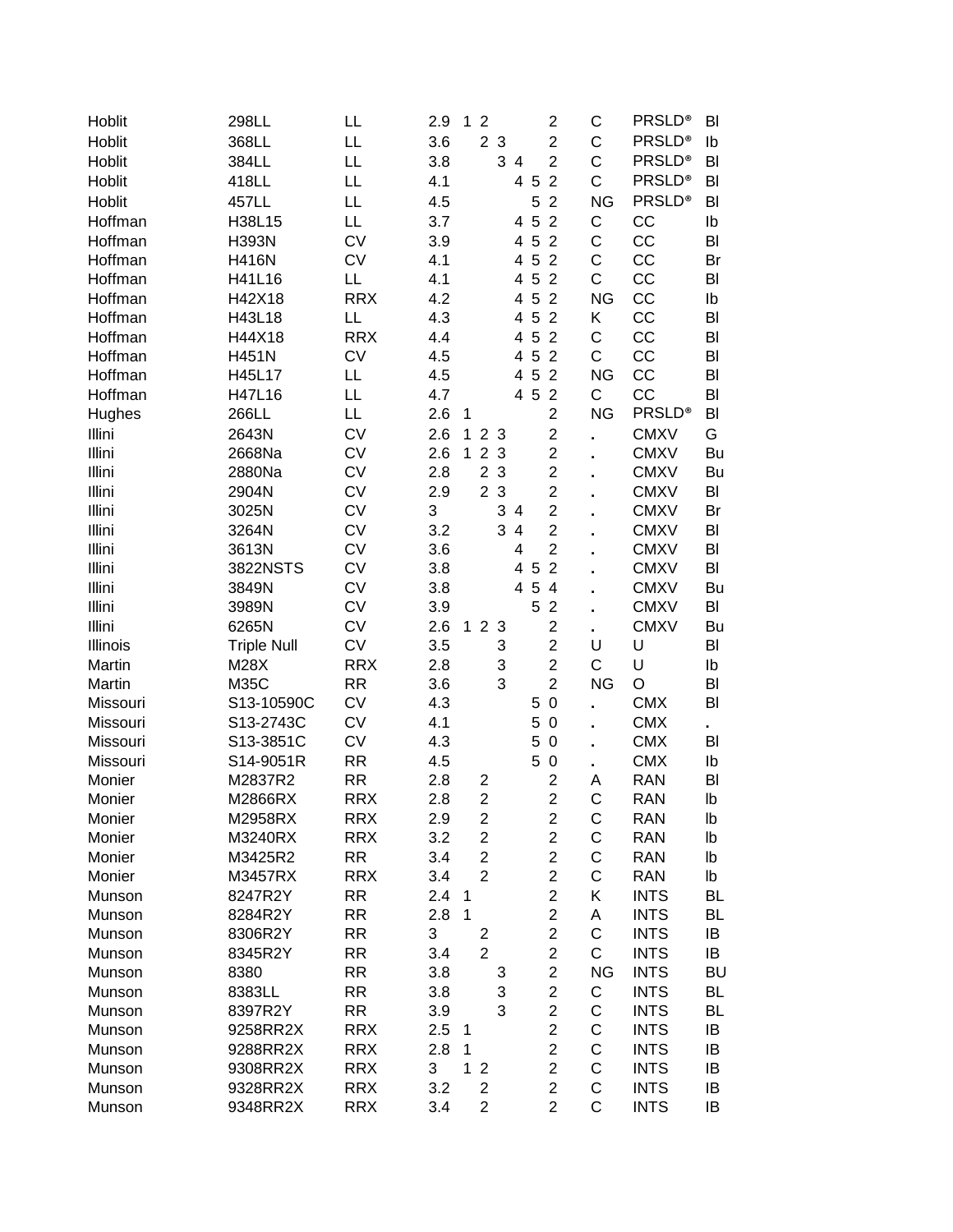| Munson       | 9388RR2X       | <b>RRX</b> | 3.8 |              |                | 3              |                |            | $\overline{c}$          | С         | <b>INTS</b>   | IB        |
|--------------|----------------|------------|-----|--------------|----------------|----------------|----------------|------------|-------------------------|-----------|---------------|-----------|
| Munson       | 9408RR2X       | <b>RRX</b> | 4   |              |                | 3              |                |            | $\overline{2}$          | <b>NG</b> | <b>INTS</b>   | IB        |
| Nutech       | 3252L          | LL         | 2.5 |              | 12             |                |                |            | $\mathbf 0$             |           | SSS           | <b>BL</b> |
| Nutech       | 3309L          | LL         | 3   | 1            | $\overline{2}$ |                |                |            | 0                       |           | SSS           | IB        |
| Nutech       | 3321L          | LL         | 3.2 |              |                | 2 <sub>3</sub> |                |            | 0                       |           | SSS           | IB        |
| Nutech       | 3341L          | LL         | 3.4 |              |                | 2 <sub>3</sub> |                |            | 0                       |           | SSS           | <b>BL</b> |
| Nutech       | 3361L          | LL         | 3.6 |              |                | 3              |                |            | 0                       | ä,        | SSS           | <b>BL</b> |
| Nutech       | 3386L          | LL         | 3.8 |              |                | 3              |                |            | 0                       |           | SSS           | <b>BL</b> |
| Nutech       | 7279           | <b>RR</b>  | 2.7 |              | 12             |                |                |            | $\overline{2}$          | C         | SSS           | <b>BL</b> |
| Nutech       | 7317           | <b>RR</b>  | 3.1 | 1            |                | 2 3            |                |            | $\overline{c}$          | Κ         | SSS           | <b>BR</b> |
| Nutech       | 7352X          | <b>RRX</b> | 3.5 |              | $\overline{2}$ | $\mathbf{3}$   |                |            | $\overline{c}$          | C         | SSS           | <b>BU</b> |
| Nutech       | 7365           | <b>RR</b>  | 3.6 |              |                | 2 3            |                |            | $\overline{2}$          | A         | SSS           | BL        |
| Nutech       | 7387X          | <b>RRX</b> | 3.8 |              |                | 3              |                |            | $\overline{2}$          | C         | SSS           | IB        |
| Pioneer      | <b>P28T08R</b> | <b>RR</b>  | 3.1 | 1            | $\overline{2}$ |                |                |            | $\mathbf 0$             |           | <b>PPST</b>   |           |
| Pioneer      | P34T07R2       | <b>RR</b>  | 3.4 |              | $\overline{2}$ | 34             |                |            | 0                       |           | <b>PPST</b>   |           |
| Pioneer      | P36T36X        | <b>RRX</b> | 3.6 |              |                | 2 3            | 4 5            |            | 0                       |           | <b>PPST</b>   |           |
| Pioneer      | P37T09L        | LL         | 3.7 |              |                | 3              | $\overline{4}$ | 5          | 0                       |           | <b>PPST</b>   |           |
| Pioneer      | P38T42R        | <b>RR</b>  | 3.8 |              |                | 3              | $\overline{4}$ | $\sqrt{5}$ | - 0                     |           | <b>PPST</b>   |           |
| Pioneer      | P40T84X        | <b>RRX</b> | 4   |              |                | 3              | 4              | 5          | - 0                     |           | <b>PPST</b>   |           |
| Pioneer      | P41T79L        | LL         | 4.1 |              |                |                | 4 5            |            | 0                       | ä,        | <b>PPST</b>   |           |
| Power Plus   | 24F8 TM*       | <b>RR</b>  | 2.4 | 1            |                |                |                |            | $\overline{2}$          | Κ         | <b>PRSLD®</b> | Br        |
| Power Plus   | 25G8 TM*       | <b>RR</b>  | 2.5 | 1            |                |                |                |            | $\overline{c}$          | Κ         | <b>PRSLD®</b> | Br        |
| Power Plus   | 26Z5 TM*       | <b>RR</b>  | 2.6 | 1            |                |                |                |            | $\overline{2}$          | K         | <b>PRSLD®</b> | Br        |
| Power Plus   | 28Q8 TM*       | <b>RR</b>  | 2.8 | $\mathbf{1}$ | $\overline{2}$ |                |                |            | $\overline{2}$          | K         | <b>PRSLD®</b> | Br        |
| Power Plus   | 30M8 TM*       | <b>RR</b>  | 3   |              | $\overline{2}$ |                |                |            | $\overline{2}$          | Κ         | <b>PRSLD®</b> | Br        |
| Power Plus   | 36A1X TM*      | <b>RRX</b> | 3.6 |              |                | 3              | 4 5            |            | $\overline{2}$          | A         | <b>PRSLD®</b> | BI        |
| Power Plus   | 36R8 TM*       | <b>RR</b>  | 3.6 |              |                | 3              | 4              |            | $\overline{2}$          | <b>NG</b> | <b>PRSLD®</b> | BI        |
| Power Plus   | 38K6 TM*       | <b>RR</b>  | 3.8 |              |                | 3              | 4 5            |            | $\overline{2}$          | Κ         | <b>PRSLD®</b> | BI        |
| Power Plus   | 41B8 TM*       | <b>RR</b>  | 4.1 |              |                | 3              | 4 5            |            | $\overline{2}$          | K         | <b>PRSLD®</b> | BI        |
|              | 45L8 TM*       | <b>RR</b>  | 4.5 |              |                |                |                | 5          | $\overline{2}$          | C         | <b>PRSLD®</b> |           |
| Power Plus   |                |            |     |              |                |                |                |            |                         |           |               | Bu        |
| Public       | Dwight         | <b>CV</b>  | 2.9 |              |                | 2 <sub>3</sub> |                |            | $\boldsymbol{0}$        | ä,        | <b>CMXV</b>   |           |
| Public       | Jack           | <b>CV</b>  | 2.9 |              |                | 2 3            |                |            | 0                       |           | <b>CMXV</b>   |           |
| Public       | Williams 82    | <b>CV</b>  | 2.9 |              |                |                | 34             |            | 0                       |           | <b>CMXV</b>   |           |
| Renk         | <b>RS268NX</b> | <b>RRX</b> | 2.6 | 1            |                |                |                |            | $\overline{c}$          | C         | <b>AMXVI</b>  | IB        |
| Renk         | <b>RS288NX</b> | <b>RRX</b> | 2.8 | 1            |                |                |                |            | $\overline{2}$          | C         | <b>AMXVI</b>  | IB        |
| Renk         | <b>RS317NX</b> | <b>RRX</b> | 3.1 | 1            |                |                |                |            | $\overline{2}$          | C         | <b>AMXVI</b>  | IB        |
| Renk         | <b>RS328NX</b> | <b>RRX</b> | 3.2 |              | 12             |                |                |            | $\overline{\mathbf{c}}$ | С         | <b>AMXVI</b>  | IB        |
| Renk         | <b>RS348NX</b> | <b>RRX</b> | 3.4 | 1            | $\overline{2}$ |                |                |            | $\boldsymbol{2}$        | С         | <b>AMXVI</b>  | IB        |
| Renk         | <b>RS357NX</b> | <b>RRX</b> | 3.5 |              | $\overline{2}$ |                |                |            | $\overline{2}$          | С         | ET            | IB        |
| Renk         | <b>RS398NX</b> | <b>RRX</b> | 3.9 |              |                | 3              |                |            | $\overline{c}$          | S         | <b>AMXVI</b>  | IB        |
| Sedlacek     | Clermont       | <b>CV</b>  | 3.9 |              |                |                | 4              |            | $\boldsymbol{0}$        | c3        | U             | bl        |
| <b>Stine</b> | 29HO02         | <b>CV</b>  | 2.9 |              |                | 2 3            |                |            | 0                       | C         | U             | Bu        |
| <b>Stine</b> | 34BA02         | <b>RR</b>  | 3.2 |              |                | 2 <sub>3</sub> |                |            | 0                       | C         | U             | Ib        |
| <b>Stine</b> | 36LE32         | LL         | 3.6 |              |                | 2 <sub>3</sub> |                |            | 0                       | C         | U             | BI        |
| <b>Stine</b> | 3822-2         | <b>CV</b>  | 3.8 |              |                | 2 <sub>3</sub> |                |            | 0                       | C         | U             | Br        |
| <b>Stine</b> | 38LE02         | LL         | 3.8 |              |                | 2 <sub>3</sub> |                |            | 0                       | C         | <b>RAN</b>    | BI        |
| <b>Stine</b> | 41BA20         | <b>RR</b>  | 4.1 |              |                | 2 <sub>3</sub> |                |            | 0                       | С         | U             | Ib        |
| Stone        | 2RX2218        | <b>RRX</b> | 2.2 | $\mathbf 1$  |                |                |                |            | $\overline{2}$          | S         | <b>ACC</b>    | IB        |
| Stone        | 2RX2418        | <b>RRX</b> | 2.4 | $\mathbf 1$  |                |                |                |            | $\overline{2}$          | С         | <b>ACC</b>    | IB        |
| Stone        | 2RX2627        | <b>RRX</b> | 2.6 |              | 1 <sub>2</sub> |                |                |            | $\overline{2}$          | С         | <b>ACC</b>    | BL        |
| Stone        | 2RX2918        | <b>RRX</b> | 2.9 |              | 12             |                |                |            | $\overline{2}$          | C         | <b>ACC</b>    | IB        |